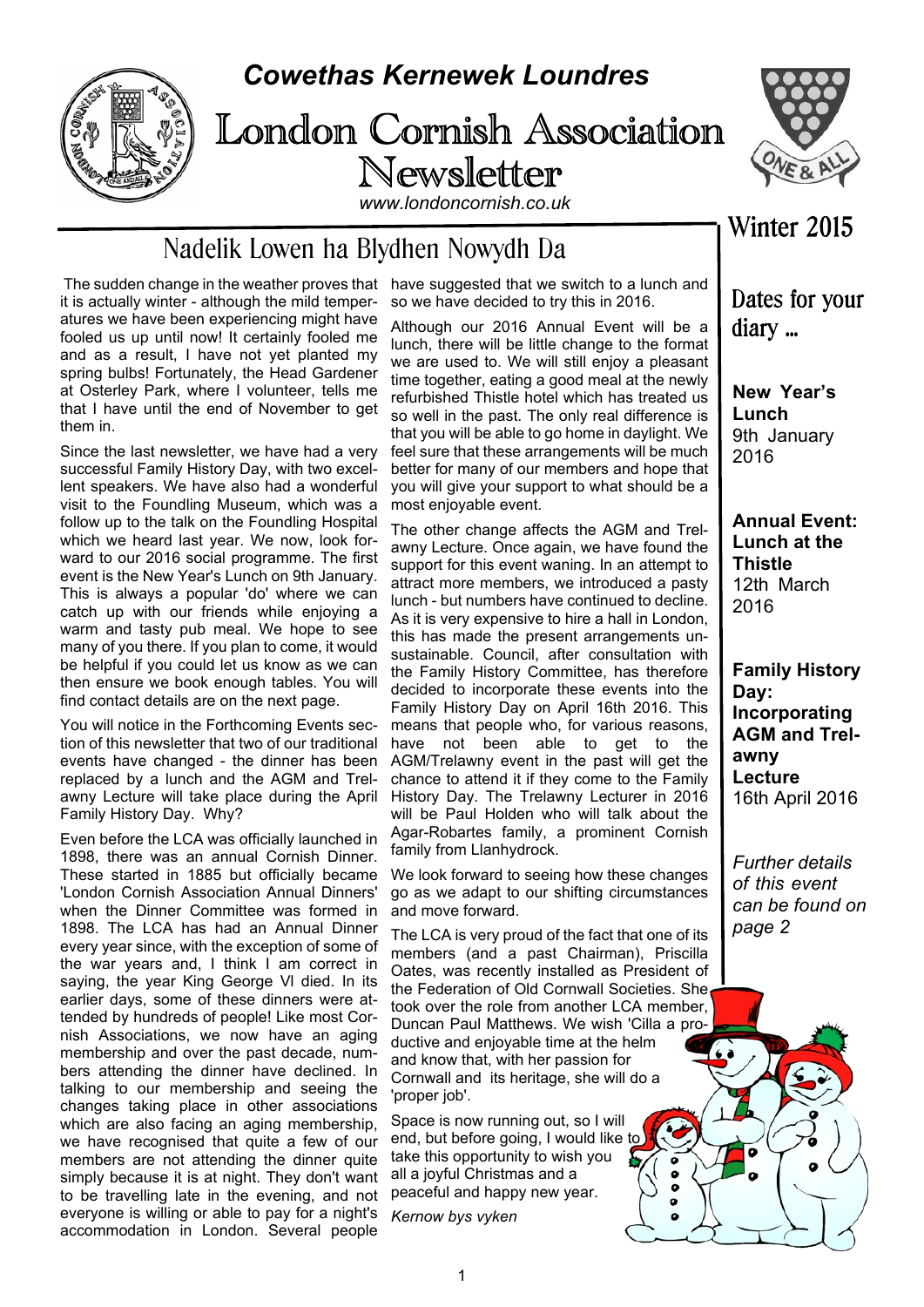# Forthcoming events

### *A warm welcome is extended to non-members who would like to attend any of the London Cornish Association events.*

### New Year's Lunch

*Date:* Saturday 9th January 2016 *Time:* 12 Noon *Venue:* Penderel's Oak - 283-288 High Holborn, London

*(Nearest tube stations - Holborn or Chancery Lane - on the Central Line)*

*Contact:* Liz Broekmann. Tel 07736438315

*Join us for a friendly, warming lunch to welcome in the new year.*

## Annual Event: Lunch at the Thistle

*Date:* Saturday 12th March *Time:* 12pm for 1pm *Cost:* £35

Contact and Bookings:

Carol Goodwin - carolgoodwin951@btinternet.com **Tel:** 020 83039054

# Past Events

Two interesting speakers participated in the Family History Day in October - Dr Paul Blake spoke on *Manorial Records: the origins of the manor and the manorial system and records produced* and Dr Peter Stanier talked about *Botallack and Levant: mine landscapes in West Penwith.* The following article outlines what was included in the talk by Dr Paul Blake:

### *Talk by Dr Paul Blake on 'Manorial Records'*

Dr Paul Blake came to talk on *'Manorial Records – The origins of the Manor and the Manorial System and Records produced'.* Paul is a full-time researcher, lecturer and writer. He is joint author of several publications, writes regularly for Family History Monthly and other periodicals and has acted as an advisor to TV family history programmes.

His talk focussed on the nature of the manor – the manorial system was about 'people' not just the land.

When William the Conqueror came to these shores in the 11th Century, he wanted to know how many people, villages etc there were. These were classified in the Domesday Book which is split into individual sections villeins, mills, animals, measure of land etc.

Paul mentioned that we can access the Domesday Book as it is free to download at http://opendomesday.org/.

The estate of the landowner could include several manors, sometimes in different counties. It could be exactly the same as boundaries with more than one manor in a parish.

There are manorial records to at least the 19<sup>th</sup> Century and in some cases into the 20<sup>th</sup>. Early documents were mainly in Latin, at least before the 18<sup>th</sup> Century.

Manors consisted of a Centre which was the Village, Manor House and Church. Then there was the common pasture, cultivated land and common land.

*This event replaces our traditional Annual Dinner. In response to requests from several members who find it challenging to be out would prefer to attend an event*

Family History Day (Incorporating the AGM and Trelawny Lecture)

*Date:* Saturday 16th April *Time:* 10am - 4.30pm

*Trelawny Lecturer:* Paul Holden, House and Collections Manager at Lanhydrock House in Cornwall who will speak about the Agar-Robartes family

Don't forget to diarise…

**Family History Day** 15th October 2016

The physical character would be:

arable, wasteland (common land), woodland, marsh, furze, fishponds and mills.

Paul then went on to explain the Tenure – Lord of the Manor and the Tenants.

Tenants took possession with a handshake as contracts did not exist. Only from the 16th/17th Century would the tenant receive an actual written contract.

'Manorial Rolls' were often in books administered by the Lord of the Manor or an Administrator.

Overall, the King owned the Land.

Onto the 'Manorial Courts'. Court records noted changes in Tenancy. The Courts made Byelaws and punished wrongdoers - eg.

- not cleaning ditches
- · keeping hedges clear
- taking wood for fuel (varied from Court to Court)
- disputes between Tenants.

Paul gave a number of examples, on screen, of Manorial records.

He also mentioned that you can find information by searching 'Discovery' at The National Archives discovery.nationalarchives.gov.uk/manor-search. Paul did say though that not all records from the Local Record Offices would be on there. The only ones that have been incorporated were ones that were on A2A before they joined the two systems together. Anything indexed by the Local Records Offices from that point onwards are not automatically put on to the Discovery site and so would have to be accessed directly via the Record Offices. They are planning to update Discovery to include the continued indexing of the Local Records Offices but that will take time, so best to continue checking with the local record offices.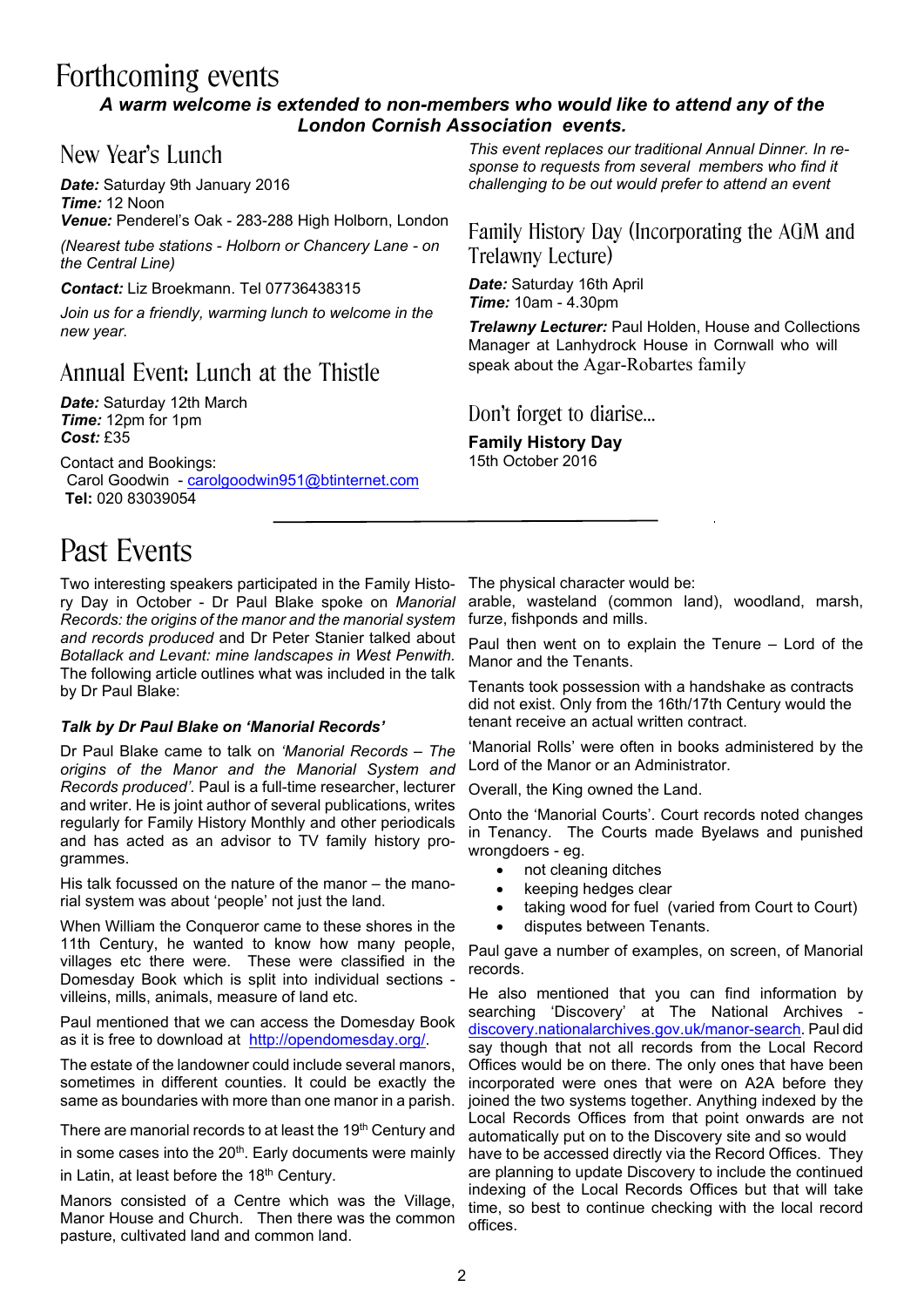Apart from records held at the National Archives, there are also records at the Office of Auditors of Land Revenue, The Crown Estate, The Duchy of Lancaster etc.

A most enlightening and comprehensive talk by Paul. He mentioned that to give a more detailed explanation would take 4 hours ! - but as we could smell the pasties cooking, felt that 1½ hrs was just about right for our morning!

## Visit to the Foundling Museum

Twelve members and friends enjoyed the tour of the Foundling Museum which was a follow-up to Jane King's talk on the Foundling Hospital at the Family History Day in October 2014. The Museum tells the story of the Hospital, which was the UKs first children's charity.

Thomas Coram, a philanthropist who had made his fortune in shipping, was appalled at the treatment meted out to illegitimate children in the 18th century and set up a special 'hospital' in what is now Bloomsbury. From 1739, it cared for thousands of children, educating them and preparing them for work and watching over them until they reached adulthood. After over 275 years, the organisation still cares for young children.

When a mother brought her child to the hospital, she usually provided a 'token' and we saw several collections of these. The mother hoped that one day she would return to claim her child, using the token to identify him. Sadly, only about 3% did.

One of Coram's biggest challenges was getting enough money to keep the hospital going. He worked hard to get the patronage of the great and the good. Amongst his supporters were Hogarth (who became Inspector of Wet Nurses) and Handel, both of whom were Governors of the hospital. Handel put on musical performances, including The Messiah and Hogarth used his connections to encourage patronage. Today, the museum has the UK's largest collection of mid-18th century portraits, including Hogarth's painting of Sir Thomas Coram. The Gerald Coke Handel Collection is also kept at there.

Over the road an area of the original hospital fields has been made into a children's playground. Adults may visit, but only if a child accompanies them!

This is one of my favourite London museums. There is so much to see. It is easy to get to, has a lovely café and is a delight to look around. Definitely worth a visit – and National Trust members pay half price.

Until 3rd January, there is a special exhibition on *The Fallen Woman*



*The staircase which was in the boys section of the original hospital.*

### Condolences

It was with great sadness that we heard recently of the passing of *Barbara Hancock*, a member of both the Bournemouth Cornish Association and the London Cornish Association.

Barbara was a very involved member of the Bournemouth Cornish Association – which included serving three terms as President. One of her greatest triumphs during her Presidency was to convince the Bournemouth Council to fly the Cornish flag on Valentine's Day which was the birthday of Cornishman Captain Lewis Tregonwell, founder of Bournemouth.

Barbara was a frequent visitor to events at other Cornish Associations and her quick smile and kind ways will be missed by many. Our thoughts are with her husband Fred, their family and her many friends.

We are also sad to report that long-time LCA member and Vice-President, *Sir David Wilcocks***,** passed away in Cambridge in September, aged 95.

Sir David was born in Newquay and became a chorister at Westminster Abbey when he was only 8 years old. This was just the beginning of an outstanding musical career.

He will be particularly remembered for his choral arrangements of Christmas carols and for his involvement with the Service of Nine Lessons and Carols at King's College, Cambridge.

We offer our condolences to Sir David's family and friends.

## Recognising a Special Cornishman: Sir David Willcocks

The Summer 2009 issue of the newsletter included a letter which I received from Sir David, telling the story of how he got started on his musical career. It seems appropriate to re-print it in this issue, following the announcement of his death.

*I owe a great deal to my very enjoyable start in Newquay. I had two very kind parents and two fine older brothers who are now living in Cambridge aged 96 and 94…both well and happy!*

*My father was the Bank Manager at Barclays (then at Central Square) and I was born in the Bank. My father sang bass in Newquay Choir as he had a fine bass voice. At the age of 7, the piano tuner discovered that I had 'perfect pitch' (ie. That I could name the notes of any chord that he played on the piano without my watching him). He excitedly told my mother (who was unmusical) that I ought to receive special tuition, as I was playing the piano well for my age.*

*My mother wrote to Sir Walford Davies (who was Master of the King's Music) and he kindly met me at the BBC in London where he was delivering a series of lectures. He decided to recommend me to Dr Ernest Bullock (later Sir) who was organist of Westminster Abbey who heard me sing and gave the ear tests. Aged 9, I joined the choir of Westminster Abbey and had 4 years of happiness…That was the beginning of 89 years of 'good luck' which made*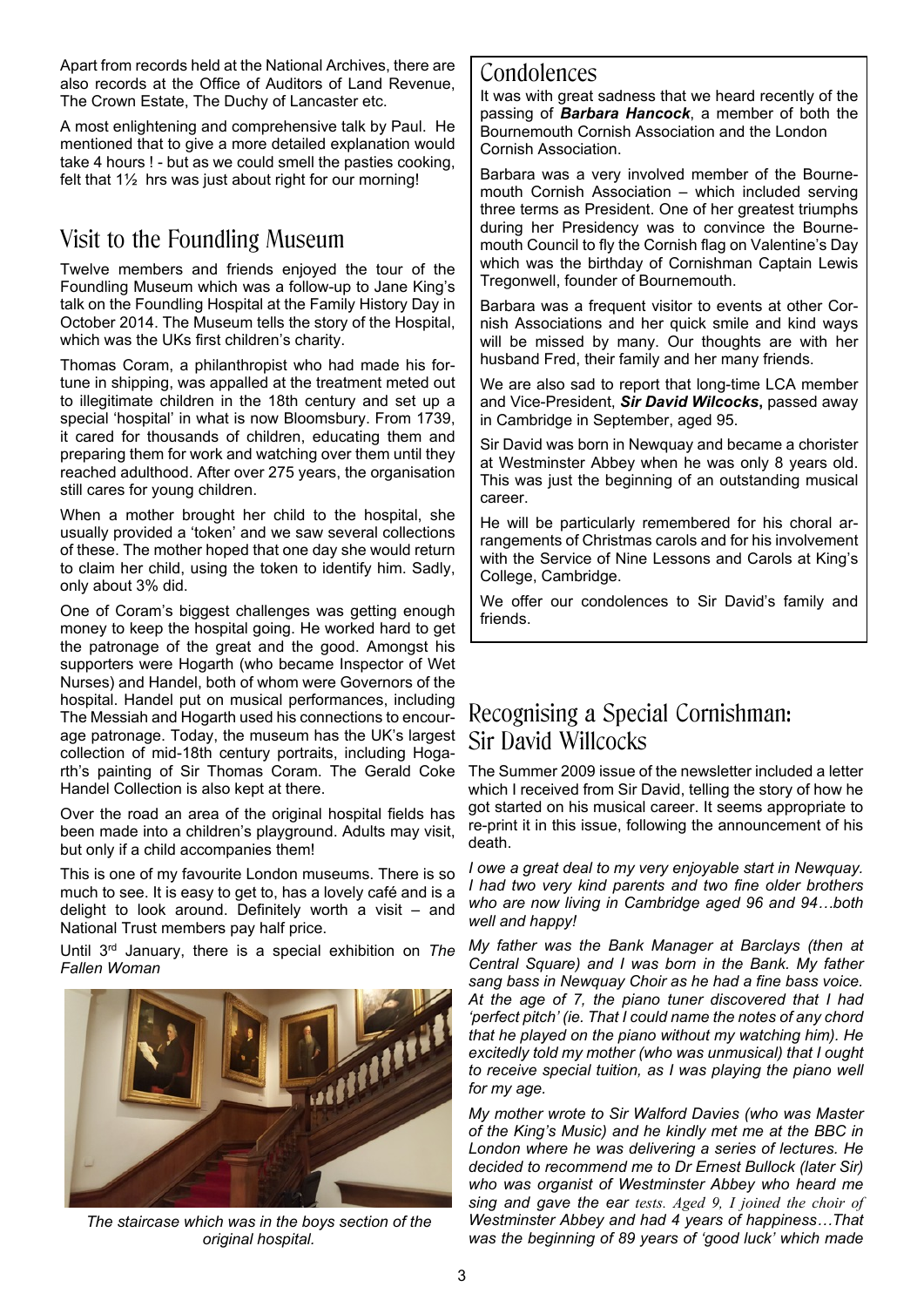## A' Proper Job' – Toronto's very successful Trelawny Male Voice Choir Concert

*Report by Jim Dagg*

(From the Toronto Cornish Association Newsletter)



The Trelawny Male Voice Choir acoustics test in St Olave's Anglican Church in Toronto on Tuesday afternoon, 8th September 2015 declared the timber trussbeamed roof and soft grey stone buttressed walls ready and willing, as were the choir of eighty one strong voices singing out, '*Oh, Canada, glorious and…*'.

Focus on the word GLORIOUS, because that perfectly describes the richness and power of their sound, and in fact, their whole performance Tuesday evening before an audience of 450 people, a sold-out concert.

David Hutcheon, Church Warden, welcomed the audience, noted the emergency exits, thanked the fire department for their alarmingly quick attendance when the fire alarm tested itself, and assured us the furnace was working well to keep the +30 deg C in the church climbing. Rev. David Burrows offered a prayer. David Williams read the Kernow Grand Bard's message. Choir president David Tangye, and choir president Adrian Abbott introduced the choir, the musical director Elaine Tangye and accompanist Elizabeth Sidebotham. The choristers called out the names of the eighteen individual choirs they represented from all over Cornwall.

Choir and audience sang, *Oh Canada*, and began a couple of hours of grand renditions of songs, hymns and anthems which rode out on waves of heat while happy applause rolled out of St Olave's open windows and reverberated through the neighbourhood of Bloor and Windermere in Toronto.

Their programme spanned the ages, from modern, *The Rose*, to current, *Trelawny*, and ancient, *A Roman War Song*. The choir's talent showed well in St Olave's church, a place built for reverent celebration, when they belted out spirituals *When the Saints come Marching In, Ride the Chariot*, and the quieter *Where shall I Be*. Hymns, *Jesus Shall Reign* and *The Lord's Prayer*, respected the origin and tradition of choral singing. The voices of the eighty one men touched the hearts of all people present with *Cornwall My Home, West of the Tamar, With Cat Like Tread, Hail to the Homeland, The White Rose*, and cheered the crowd with *Proper Job*, and *The Floral Dance*.

Soloists Colin Arthur, and Jim Christophers, pianist Elizabeth Sidebotham and organist Philip Taylor expressively entertained all with their single accomplishments appreciated by rousing applause.

At the interval, the church emptied quickly to the now well dark outdoors and cooling air drifting (no wind) up from Lake Ontario. The humidity persisted, as did the festive mood of the evening winding down with a raffle of lovely prizes: of special note was a huge gold and black afghan knitted by Jacqueline Tucker, and twelve refreshers from Sleeman Breweries, our main sponsor.

The last act invited an upstanding audience to join the Trelawny Choir's outstanding singing of the anthem of Cornwall, *Trelawny* (*the Song of the Western Men*) written by Robert Hawker in 1824.

The glorious evening was coordinated by the constant work and terrific organization spearheaded by then president of the Toronto Cornish Association Marion Stephens-Cockroft, the president of the choir David Tangye, and the choir musical director Elaine Tangye. Backing them up was an army of volunteers in Cornwall and Canada organizing and promoting support for the venue...

All the concerts on their tour this year were a resounding success, from Montreal, Toronto, Ottawa, Cornwall, to Niagara-on-the-Lake.

TRELAWNY MALE VOICE CHOIR OF 2015: PROPER JOB!!

### Gool Kernuak - A New Zealand Cornish Celebration

It was a well-attended concert held by the Christchurch Cornish Association on Sunday 13th September at St Paul's Church Hall in Papanui, Christchurch, New Zealand. Everyone was treated to a mulled orange juice when they arrived.

Each table in the hall was full as the St Alban's Community Choir, led by Heather Gladstone Q.S.M., marched in singing the floral dance. With the words for the songs on the tables, the audience were able to join in the singing and there was plenty of foot tapping and clapping along to the music. The programme was composed entirely of Cornish songs including *Hail To The Homeland, Sweet Nightingale, Trelawny* and of course, the song *There's Something About A Pasty*!

Benjamin Hurley played three accordion duets of Cornish dances with Heather. John Hore played the ukulele, Russell Chambers the harmonica, Nadine Williams and her husband Craig played the tuba and the trombone which gave a real oomph to the music.

Val Moore, one of the four Cornish Bards living in New Zealand, read out a poem about the Cornish language and how some of the traditional words are being lost. She also told a joke or two. Val and Les Mitchell introduced the songs and told of the meaning behind each of them and their significance to Cornwall.

At the end of the concert members of the choir and audience donned hats and danced the floral dance.

The concert was followed by an afternoon tea of traditional Cornish fare including Cornish pasties, Cornish fairings, saffron cake and Cornish cream tea with clotted cream.

*Lynnette Hurley St Albans Community Choir*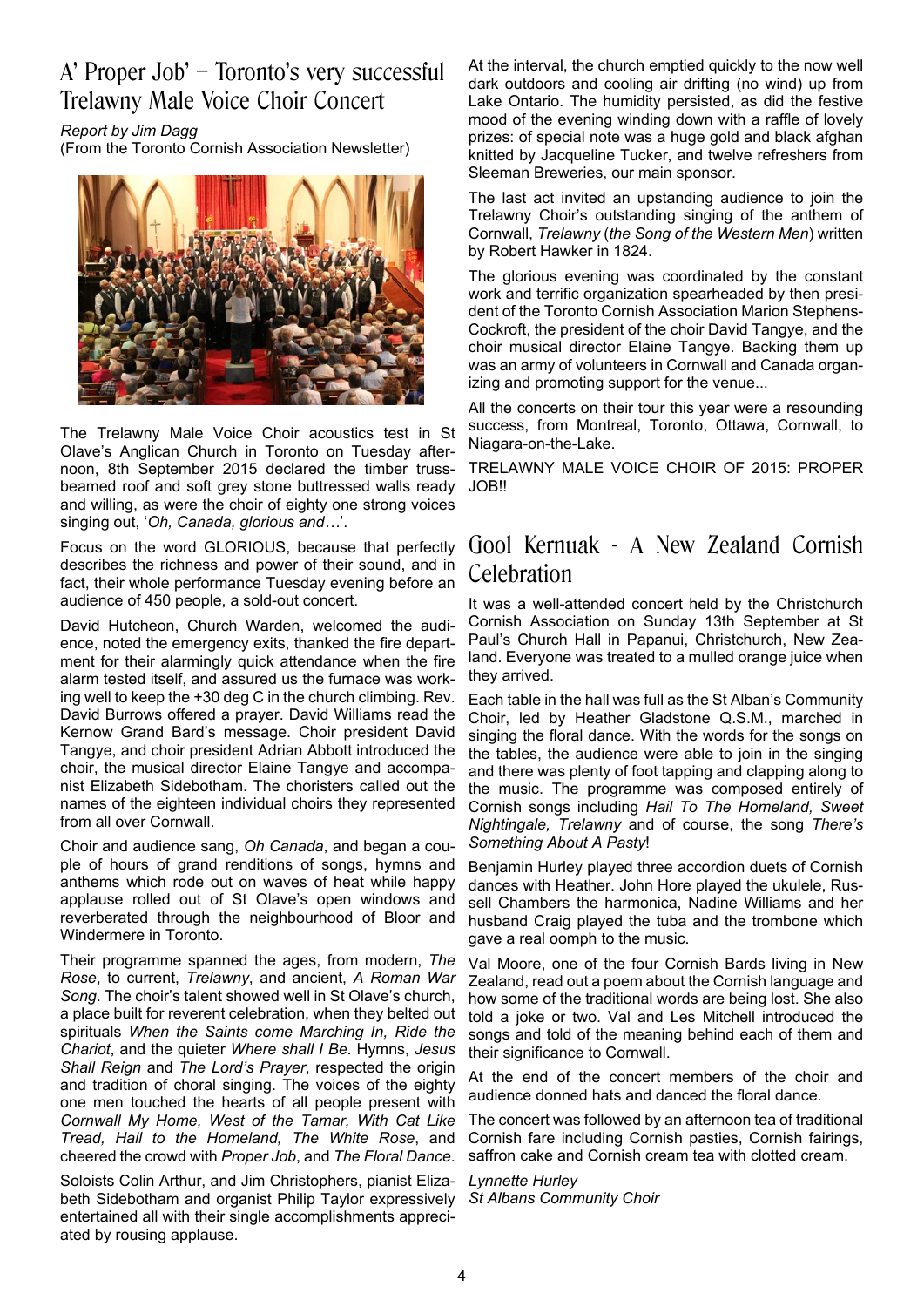## The 2015 Gorsedh Kernow Conference

Chamber of St. Austell Town Council - Friday 4th September.

Entitled: *The Framework Convention for the Protection of National Minorities – Facts and opportunities*, it was a daylong session exploring the benefits and challenges for Cornwall almost 18 months on after it was designated with National Minority Status at long last.

This was an event that anyone with even the vaguest interest in Cornish Identity wanted to attend, and such was the demand that extra seating had to be found for those who booked their ticket late.

Conference was opened by the outgoing Grand Bard Maureen Fuller, who presented an excellent dual language speech in both Kernewek and English.

The first session was led by Ian Saltern, who put in a lot of work for Cornwall's application document. He stated the importance of the fact that, contrary to press reports, the Framework Convention for the Protection of National Minorities *has nothing to do with the EU* – it comes from the Council of Europe (a body with 47 members, 28 of which are in the EU). He outlined the fact that the framework which came into force on 1st February 1998, allows National Minorities to *'express, preserve and develop their culture and identity.'* Interestingly, Saltern revealed that there is no agreed definition among member states of what a National Minority is. Tellingly, France has not signed up, hence a lack of recognition or protection for our Breton cousins, or those in Alsace.

With Cornwall now a recognised member, Saltern emphasised the fact that Great Britain, as a member of the Council for Europe is *'beholden to actively take action in relation to their minority groups.'* One particularly interesting part of the Framework convention appears in Article 12/14 where it clearly states: *'If there is sufficient demand, to ensure within their education systems, adequate opportunities for being taught the Minority language.'* Is this a chance for Kernewek to get back on the school curriculum in Cornwall? One can only hope.

Matt Barton, the Assistant Head of Customers and Communities for Cornwall Council then spoke on what the Council has done, or soon will be doing in terms of the framework convention. Barton believed that 'It acts as leverage as a force for positive change, and can be used as a tool of significant influence which will also create fresh impetus, focus and awareness.' He stated that Cornwall Council is now reviewing its policy towards Kernewek, and outlined the fact that Devon and Cornwall Police now have powers to 'record details and take action of hate incidents/hate crimes against people because of their Cornish identity.' Whilst these words were welcome, it did feel rather like they were merely going through the motions and not using the Minority Status as a springboard to push for greater powers and recognition.

However, things became a bit more positive with the keynote address from John Pollard, the leader of Cornwall Council. He spoke initially about the devolution plan that has been handed to Cornwall from Westminster, and crucially added: 'A Senedh Kernow is the second step. It will happen.' Pollard also revealed that he has told Westminster that Cornwall does not want an elected Mayor, but *emerging from the village inn, leaning on the arm of the* true devolved powers. He also stated that the Conserva-*aged sexton, who had been prevailed on by her entreaties*

tive government has recently refused Cornwall Council powers for funding affordable housing for Cornish people, which is nothing short of an outrage.

On the whole, as you would expect, there was a true sense that the audience were fiercely demanding more powers for Cornwall, whilst welcoming what has already come. There was also a feeling that a number, myself included, are of the opinion that, since the award of Minority Status in April 2014, very little else has happened. The momentum needs to continue and gather pace.

I strongly believe that Cornish primary schools need to be given help to develop their curriculums along the lines of Cornish Culture – and I am more than up for playing a major role in doing this. If we can ensure the very young get a full grasp of their 'native land' and why it is so special and different from the land across The Tamar, then we're off to a good start!

#### *Kernow bys vyken!*

*NB – if you haven't read the Council of Europe Framework document for the Protection of National Minorities, I urge you to do so, it is vital for Cornwall – go to https://rm.coe.int/CoERMPublicCommonSearchServices/ DisplayDCTMContent?documentId=09000016800c10cf*

*Ben Gilby*

### A Different Kind of Wedding …

*(From article by Wendy Ashendon on the Parish of Gwithian in the 1851 census which appeared in the Spring newsletter of the Cornish Interest Group of the New Zealand Society of Genealogists. Wendy ascertained that the parish where this wedding took place was, in fact, Gwinear and not Gwithian.)*

The excerpt is taken from *Life in Cornwall in the Early Nineteenth Century (1810-1835):Extracts from The West Briton.* Selected and edited by Rita M. Barton

#### *"A WEDDING AT GWITHIAN*

*An extraordinary scene was witnessed at Gwithian on Monday last, in consequence of a wedding which took place there, between two persons who have for many years been inmates of the parish poor-house. The bridegroom, Benedict Hammill, is a most decrepid object, aged*

*68 years; the bride, who is in her 49th year, is the mother of a numerous progeny, though she never before submitted to the trammels of matrimony. The report of their intended union collected a great crowd round the church, who became so clamorous for admittance, that the clergyman, fearing that they would force an entrance, suspended the service and went in quest of constables to disperse the mob, leaving directions to keep the doors locked until his return. After some time he came back accompanied by the village conservators of the peace, who succeeded in getting the mob to a respectful distance from the sacred edifice, which was at one time feared they would have profaned; but when his reverence was about to resume the service, the bride was not to be found. The greatest confusion now prevailed, and messengers were dispatched in search of the truant, who was shortly seen*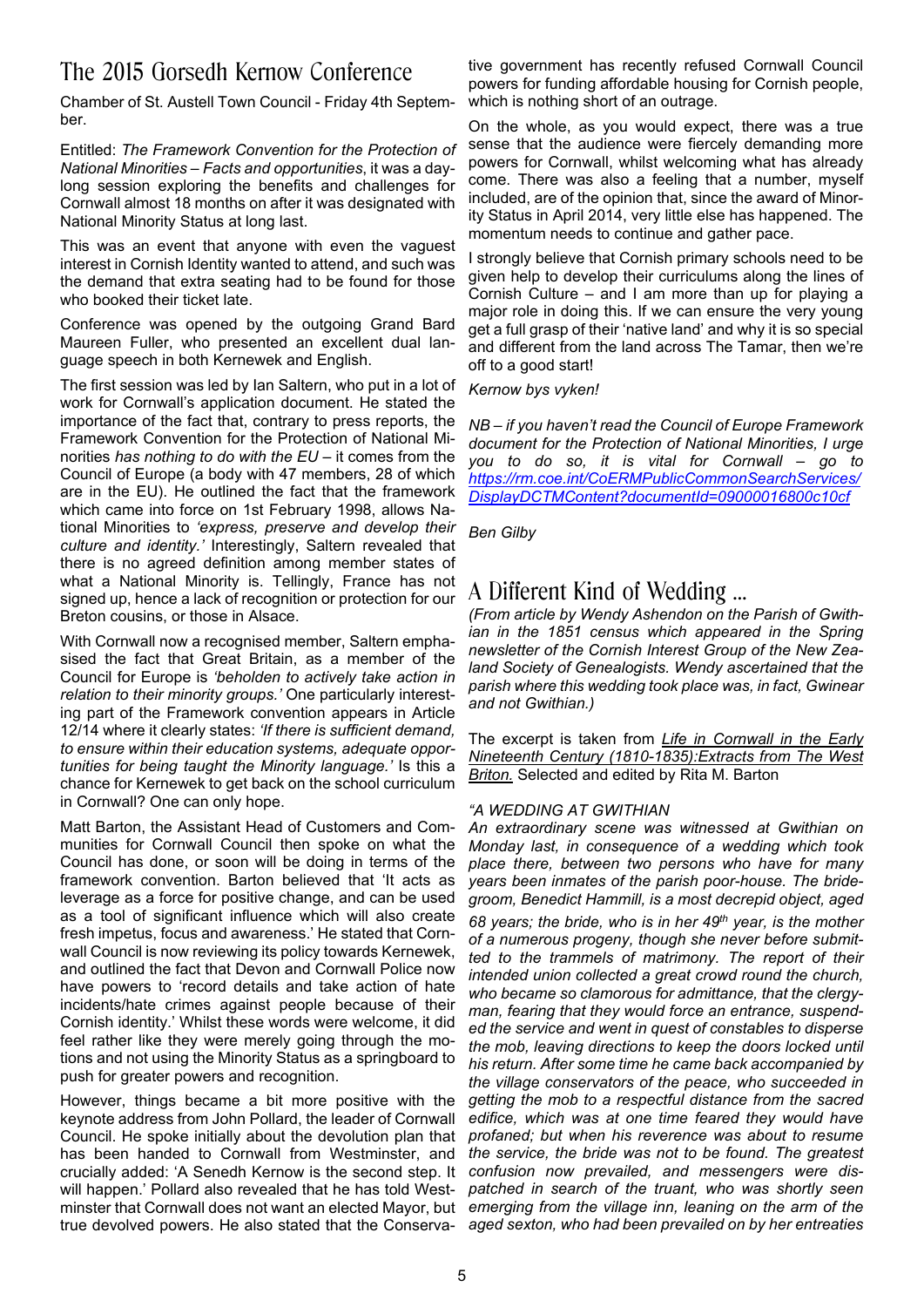*during absence of the clergyman, to let her out at a side door, in order that by an application to the gin bottle, she might exhilarate her spirits, which were greatly agitated by the unexpected events of the day. The sexton, who has no objection to a cheerful glass, took the opportunity of indulging in a similar libation, and thus interestingly employed, the friendly couple forgot the lapse of time, until they were alarmed by the hue and cry raised after the bride. Order being restored, the sacred rite was performed, and the happy couple returned to the poor-house amidst the shouts, hootings and groans of the assembled multitude."*

*21 October 1825*

### St Day Old Church Needs Urgent Help

Dear Cornish friends,

As you are probably aware, a large proportion of the Cornish who left Cornwall in the nineteenth century and travelled all over the world in search of work came from the St Day area. St Day, near Redruth, was the capital of the mining district, said to be the richest square mile (in terms of minerals) in the world. It was a lively, bustling, prosperous place, and the expectation was that it would continue to grow and prosper and become a big town. So when, after the Battle of Waterloo, money was made available to build churches in places that did not have them, St Day built a fine new church, big enough to serve a large town, and in a daring and unusual architectural style. It was opened in 1828. But then, of course, everything changed. Tin and copper prices fell, the mines closed, and the St Day miners set off to settle wherever in the world there was hard rock mining. The little town of St Day suffered greatly - there was great poverty and hardship. And it still had its enormous church to maintain. It was now far too big for the congregation, hard to heat and to keep in good order, but it struggled on for many years. In 1931 the decision was made to remove the galleries which provided far more seating than was necessary. And this caused a hitherto unsuspected problem. The columns were very tall and slender, and nobody realised that it was the galleries which were tying them, and therefore the whole structure, together. It wasn't until 1958, when the Church of England re-surveyed its buildings, that this was fully understood. The church was declared dangerous, and ordered to be closed immediately. The congregation moved across the road to the Sunday School, which has since been extended to form the modern church. And the Old Church, as it became known, was just left - no one knew what to do about it. It was vandalised, abused, and squatted in, and in 1985, after further vandalism, the roof was dynamited, and the remains just left inside the building. It was a sad sight, an open wound in our town.

In 1987 we founded the St Day Historical and Conservation and it was obvious that the main conservation issue in St Day was the Old Church. We resolved to do something about it, and (to cut an extremely long story short) at the initial behest and inspiration of our Breton cousins from a collection of St Day places in Brittany, eventually managed to raise funds, obtain the necessary permissions, and set in motion a major programme of restoration, costing £107,000, which over several years cleared out and stabilised the building, so that it was safe to allow public access (though it still had, and has, no roof.) Since

2001 the Old Church has been open every day from Easter to the end of September; it has welcomed visitors from all over the world, and been the setting for concerts, exhibitions, plays, and a valuable resource site for our local school and for the holding of all sorts of community events - even a wedding blessing. The community has grown to love it and own it once more, and it has become a real asset to the town.



But - there's now a real danger that this wonderful building will be lost to the community. The Diocese of Truro, which has financial problems, is trying to dispose of assets, and wants to sell the Old Church - probably to a developer for conversion into apartments. Naturally we are extremely anxious to prevent this happening - but what to do? The diocese has said that if we can form a charitable trust and produce a business plan showing how the Old Church can raise sufficient funds to maintain itself (a minimum of £3000 per year) they will grant us ownership for a nominal sum - but they've given us almost no time in which to do this, and we have to show evidence of progress by the end of this month - so we have 3 weeks. St Day has not been a prosperous place since the mining collapse, and there is no way such an annual sum can be raised within the town. We have tried our best to think of income-raising activities, but the Diocese is very strict on what it will allow, and so far none of our ideas has been acceptable to them.

Which is why we're writing this. We know, from the many overseas visitors the Old Church has received over the years, and from the tales they have told us of their St Day ancestors, that our town is held in high regard among Cornish descendants all over the world. It occurred to us that if we could find, in the whole wide world, 60 people who felt strongly enough about St Day to pledge to give £50 per year to the Old Church, we would have the £3000 a year needed to keep it open. We're not asking people to send money right away, but we do ask for pledges - and as you can see, we really need them quickly. It's a wonderful chance for people to honour their Cornish mining ancestors in a practical way, and we hope that there will be enough people out there who want to help.

With very best wishes,

Bernadette Fallon, Chairperson and

Mark Johnson, Secretary,

St Day Historical and Conservation Society and St Day Old Church Appeal Committee.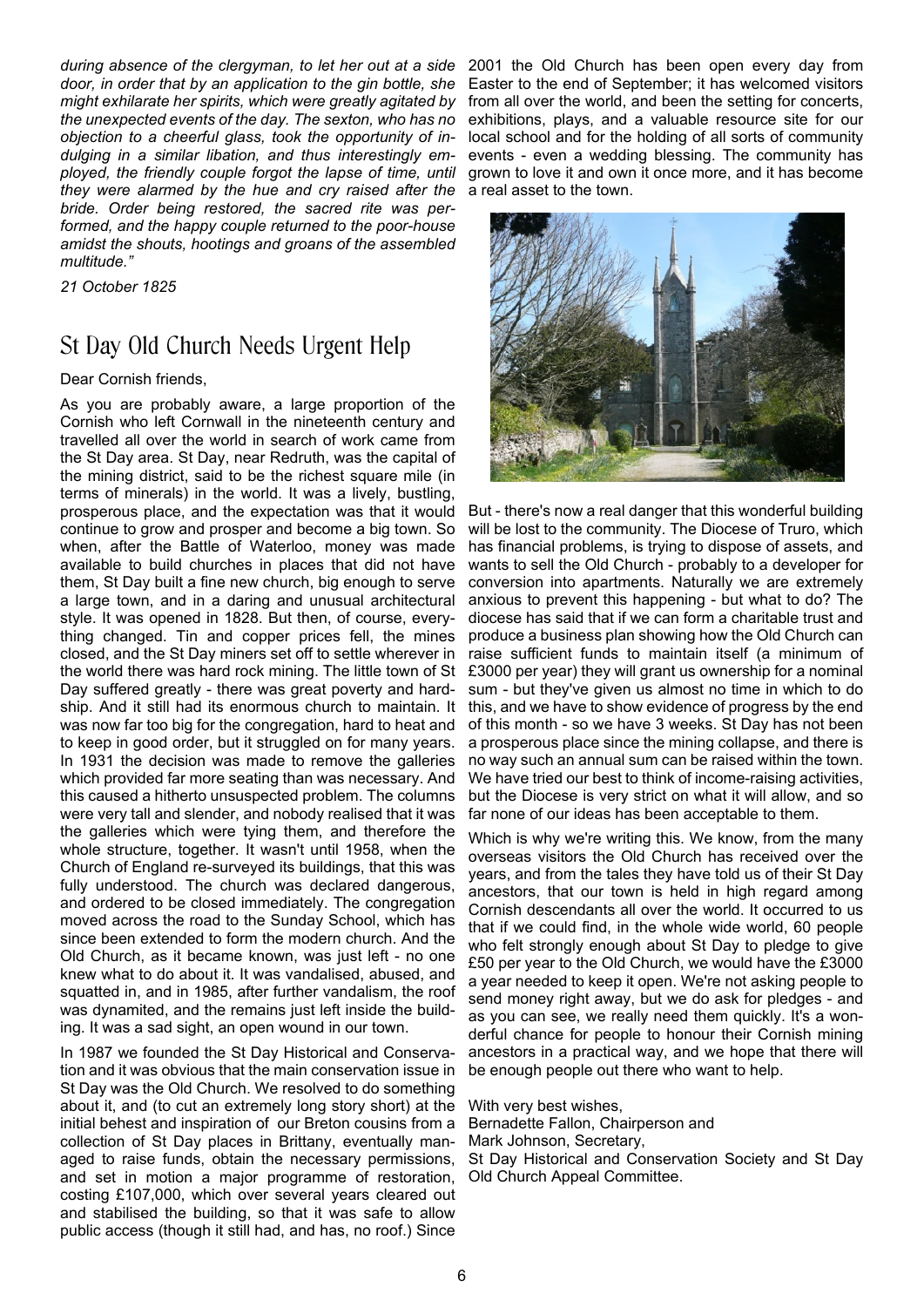### Looking for something special to do this winter?

### *Rogue Theatre Presents Magical Woodland Treat*

One of 'Cornwall 365's' winter highlights is Rogue's *'Winter Wood'* extravaganza. Pass through the Woodland Gate and follow the twisting path. Let the faeries and woodland spirits lead the way with stories and songs. Follow the wandering path and meet Old Man Winter who will weave a tale and reveal the path to your fantastical destination, an enchanted celebration, and a wondrous festivity of wintry marvels.

There will be a show with live music, festive stories, winter wonders, free hot chocolate, a warm place to relax, sparkly face painting and the chance to make your own traditional winter decoration to take home.

The adventure lasts about 2 hours and takes place in a heated marquee and along a path in the wild wood, so come prepared whatever the weather.

The programme runs from 11<sup>th</sup> to 30<sup>th</sup> December, with four sessions a day.

Find out more and book tickets at: http://www.roguetheatre.co.uk/winter-wood-2015/

### A new book and DVD

*We have been notified of the following book which has recently been published. The author, Peter Stanier, was one of the speakers at the LCAs Family History Day in October.*

### **South West Stone Quarries: Building stone Quarries in the West of England**

By Peter Stanier Publ: Twelverheads Press ISBN: 978 0906294 833

The South West of England has provided quality building stone for many of Britain's finest buildings over many centuries, and continues to do so. Locally the stone contributes to the distinctive character of many of the region's prettiest villages.

Where is the stone found and how is it quarried? Famous names are here, such as Bath, Delabole, Ham Hill, Portland or Purbeck, and top quality stone, obtained in large blocks for building, monuments or engineering work, is quarried as 'dimension stone' or 'freestone'; sandstones, limestones, granite and slate. This traditional industry has seen dramatic changes in methods of extraction, processing, transport and uses over the past 120 years. We follow in the footsteps of the Victorian geologist George Harris, visiting the same quarries he saw and described (with diversions on the way) in Cornwall, Dorset, Somerset, Wiltshire and the Forest of Dean, comparing how they work today in a highly mechanised world.

Whether looking at vernacular architecture or the capital's grandest buildings, these stone quarries, large and small, make a major contribution to the character of the landscape and environment around us.

Peter Stanier is the author of *Quarries of England & Wales* and *South West Granite*, amongst many others.

The book can be purchased from bookshops and Amazon or from the publisher -

Twelveheads Press, 2 Woodside Cottages, Chacewater, Truro TR4 8LP

### **Miracle Theatre Production, TIN now available on DVD**

*Tin*, Miracle Theatre's feature film of love, greed and opera in a Cornish mining town has now been released on DVD.

*West Cornwall, 1885. A once glorious tin mine on which the whole town has depended, is on its last legs.*

*A weather-beaten opera company arrives to give a performance of Beethoven's 'Fidelio' in the town hall and finds itself tangled up in a scam to offload worthless shares in the mine. When the mine unexpectedly yields up new treasures, melodrama starts to spill over into everyday life, reputations crumble and any notion of fair play is abandoned.*

*The fate of the whole community rests on the courage of one feisty young maid.*

The film which cleverly combines hand-made model backgrounds and stunning landscapes using digital technology is based on a notorious real-life banking fraud from St. Just.

Produced entirely in Cornwall, Tin played to packed Cornish cinemas earlier this year. The stars in this production are Jenny Agutter, Dudley Sutton and Redruth-born opera star, Benjamin Luxon, alongside Miracle regulars Ben Dyson, Jason Squibb, Dean Nolan and Steve Jacobs*.*

The DVD can be ordered online at www.tinmovie.com or, contact Annie Ukleja, General Manager & Producer (Tin), Miracle Theatre, Krowji, West Park, Redruth TR15 3AJ



## New President for the Federation of Old Cornwall Societies

At its recent AGM, Priscilla Oates was elected President of the Federation of Old Cornwall Societies, following Duncan Paul Matthews whose term had come to an end.

Although Cornish born, 'Cilla spent her working life as a science teacher on the other side of the Tamar, in Hertfordshire. During this time, she was an active member of both the London Cornish Association and the Thames Valley Cornish Association. She served as Chairman of the LCA in 2003-5.

On her return to the Homeland, she joined the Mullion Old Cornwall Society where she is President.

We congratulate 'Cilla on her appointment and wish her well for her term as President of the FOCS.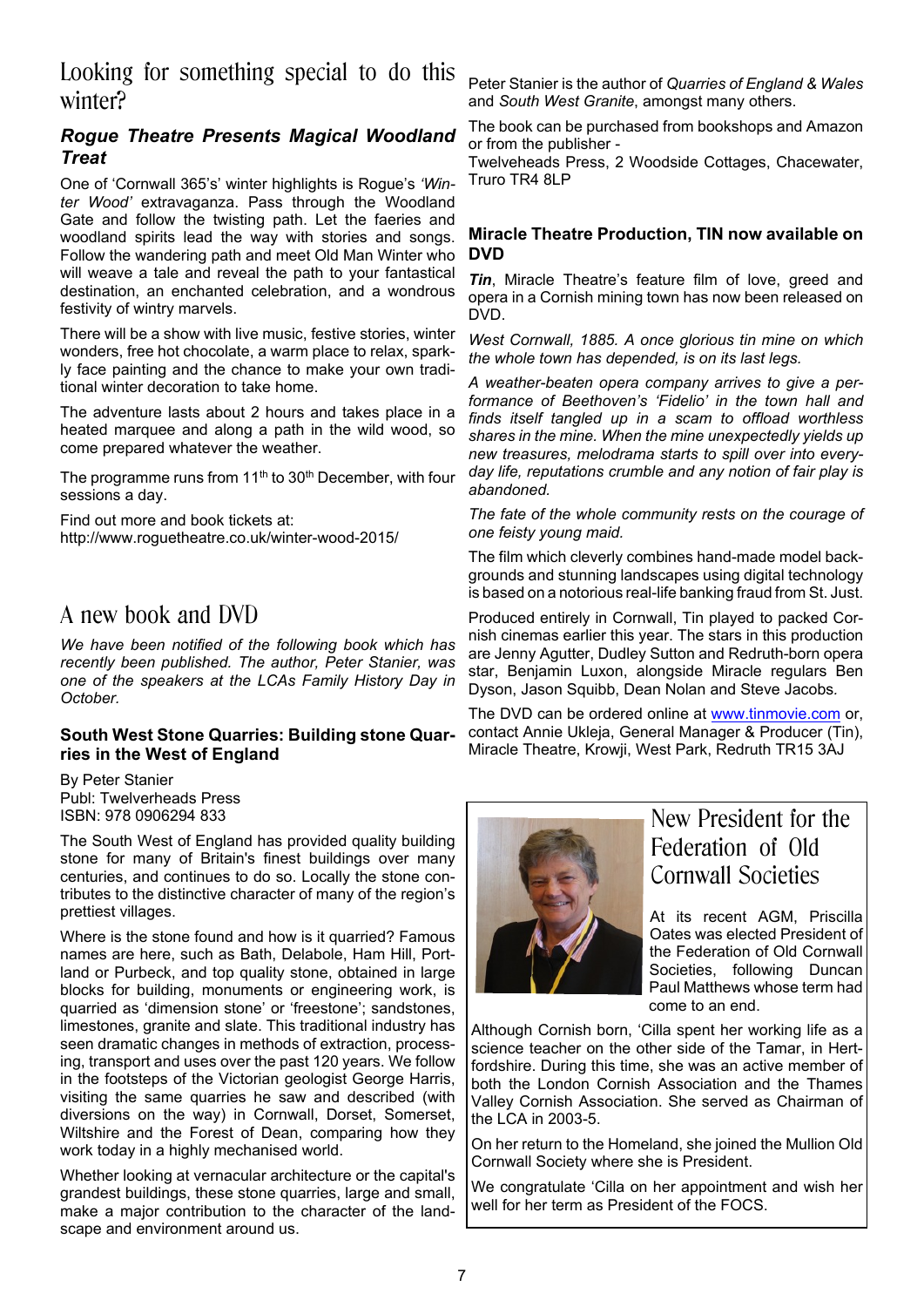## News from other Cornish Associations

### **CANADA**

A highlight of the *Toronto Cornish Association's* year was September's very successful Trelawny Choir concert which was organised by the Concert Committee of the TCA. St Olave's Church, where the event was held, *'was filled to beyond capacity'* and the *'monies raised by the event far exceeded expectations'.*

At the beginning of the concert, the Choir Secretary, Adrian Abbott, presented the Concert Committee and the TCA with a plaque to commemorate their visit and celebrate the evening's festivities.

Member Jim Dagg has written an interesting report, which can be found elsewhere in this newsletter.

September was a very busy month for the Association as, apart from the concert, they had a booth at the Beaches Celtic Festival. It was visited by many people who wanted to know more about Cornwall and the TCA.

At their September meeting, Sheer Leetooze gave an illustrated talk on *Prehistoric Cornwall and Tourist Sites of Cornwall.* This included quoits, long stones, stone circles and settlements.

In October, Marion Stephens-Cockroft talked about *'Life on a Cornish Farm: Childhood Memories'.* This provided an insight Cornish farm life in both the past and present. Her brother still farms there. .

Jim Dagg was the speaker in November, taking as his topic, *'Dagg People in St Kew Parish'.*

### **AUSTRALIA**

In June, members of the *Cornish Association of South Australia* gathered for a 'pasty & soup tea' followed by a sing-a-long of Cornish songs. Members of the Association's Choir were present and would have helped ensure that there was 'a joyful noise'. Sadly, their July outing to the clipper *City of Adelaide* turned out to be a 'non-event' as no one turned up to open the shop or conduct the tour. The group adjourned to the Port Dock Tavern for some warmth and refreshment and had a pleasant afternoon, despite their initial disappointment.

More recent events included a talk on Celtic influences in Spain and a presentation by Philip Payton (now an Adelaide resident!) on *A L Rowse and the great Emigration.* The Association Choir's Christmas concert is due to take place in mid-December.

A sub-committee of the *Southern Sons of Cornwall* is busy planning a Cornish Gathering for 27th to 29th May 2016 which will be held in Shoalhaven. This will be held in conjunction with the Berry Celtic Festival 2016. The special guest at this event will be Maureen Fuller and the focus will be on having a great social gathering, fostering enduring friendships and enjoying all things Cornish. Planned activities include a bus tour of Cornish places of interest in the Shoalhaven, a dinner and participation in the Berry Celtic Festival. On this occasion, the theme of the Festival will be *'The Year of the Cornish'.* There will also be a special church service and a river cruise on the Shoalhaven River.

Their October outing was a barbecue lunch in Lions Park at Sussex Inlet. It is three years since the group last met there for a pleasant lunch by the water.

The SSOC Cornish Dance Group is starting up again and their September newsletter includes a plea to aspirant dancers – with or without experience – to come forward and join in.

In its latest newsletter, the *Cornish Association of Queensland* has revealed that their social programme for the next year is has now been finalised. The first item on the programme is their Christmas get together at the end of November. Future events include a lunch on St Piran's Day, a pasty picnic at the end of May and their Foundation

Day celebration in October when they will mark their 22<sup>nd</sup> anniversary.

Thirty six members attended the 2015 Foundation Day lunch. The entertainment on this occasion was provided by the Red Hot Mama's who '*went down very well'* and *'even got some of us up on our feet dancing'*

The end-of-year lunch of the *Cornish Association of New South Wales* will take place towards the end of November at Circular Quay. Having spent my teenage years in Sydney, I know Circular Quay well and am quite envious of them sitting in that beautiful setting, overlooked by the harbour bridge and the opera house. I am sure their lunch will be a memorable event.

In October they held a very successful Open Library and Social Day which gave members an opportunity to look at the extensive library of books, dvd/cd/tapes, maps etc while also enjoying a get together and a good lunch. During the day, the future of the collection was discussed. It was decided that the library will not be disbanded but a process of culling has begun.

The Christmas lunch of the *Cornish Association of Victoria* will take place in December. The Association has been collecting items for a hamper and one lucky person attending the lunch will have the excitement of taking it home.

At the August meeting, three members spoke on various topics relating to World War 1 and the CAV WW1 database. The talks covered topics as diverse as family stories, statistics relating to Australia's war commitment and some of the roles played by animals. One which I had not heard of before was the fact that *'The European glowworm made an illuminating and worthwhile contribution to the war effort. These creatures were collected and kept in jars, enabling soldiers to study reports and battle maps and read letters from home'*!

Their October outing to Tarndwarncoort near Colac was one of the highlights of the year. On this occasion, they were joined by members of the Ballarat and Geelong branches. Tarndwarncoort is a 175 year old Polwarth sheep property with strong Cornish links: the distinguished Cornish pioneering Dennis family started farming in the area in the 1840s and still farms there. The farm has one of Victoria's oldest surviving homesteads and it is one of Australia's oldest family farms. The family were responsible for developing the Polwarth breed of sheep in the late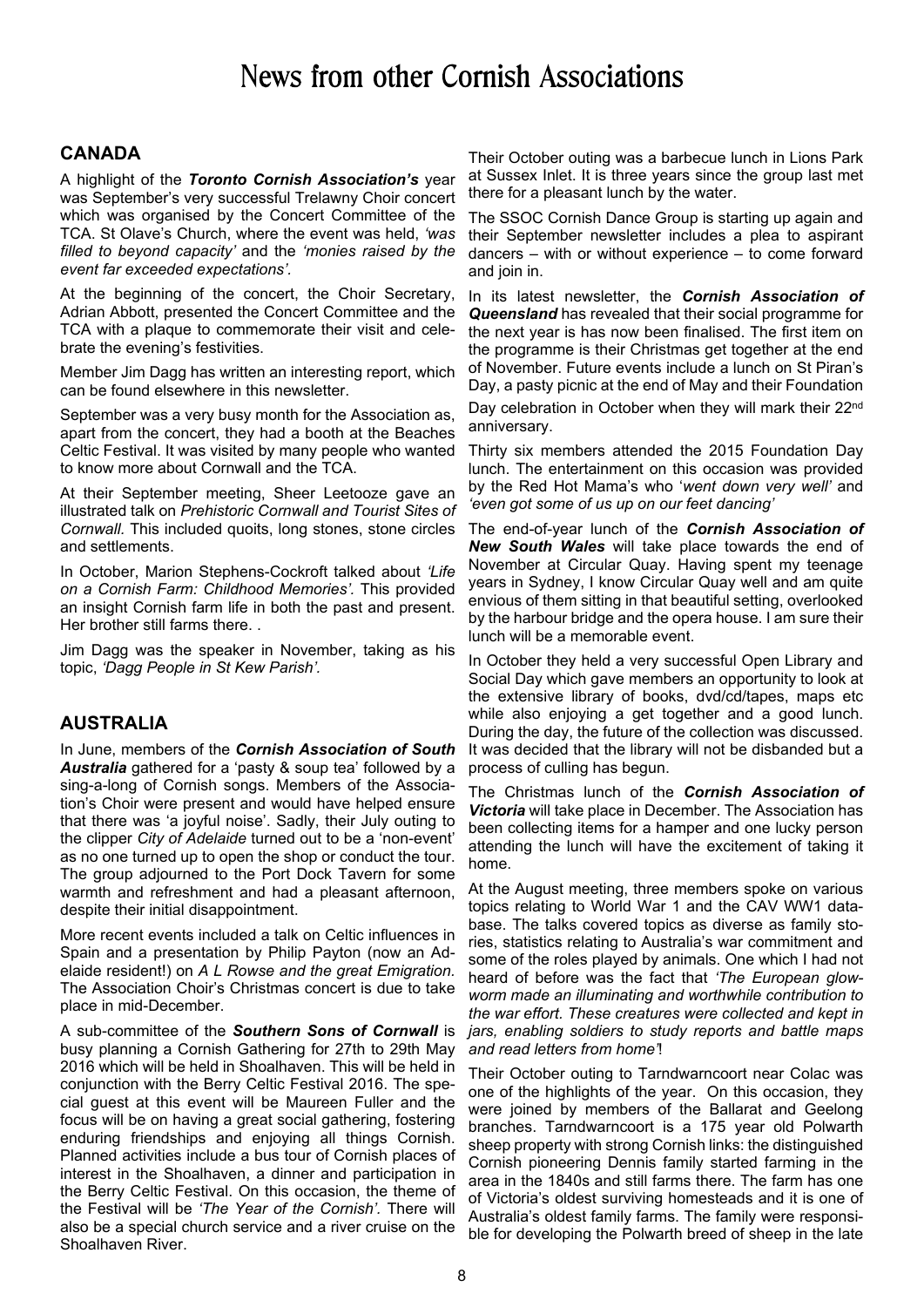1800s. Tom Dennis, who still lives on the farm, will be the church in north Somerset, Cornish stories from a policeguest speaker at the Annual Dinner of the *Geelong Branch* of the CAV.

In October, the CAV held its annual Seniors Day at which a number of people were given the opportunity to explore the library and research centre.

At their February meeting, Louise Wilson will talk about her book *From Buryan to Bondi.* The book looks at the lives in Cornwall and Australia of George Dennis and his descendants.

At the August meeting of the *Ballarat Branch* of the CAV, Alistair and Trish George entertained members with stories about *'The Last of the Smugglers',* focusing on one of Alistair's smuggler ancestors. In one of their stories they explained '*how Henry's wife hid the bounty while she sat on the barrel feeding the baby, hiding the barrel with her dress while the house was being searched.'*

At their October meeting, Robyn Coates (who was recently admitted as a Bard) gave a talk on *'The 39th: Ballarat's Adopted Battalion'* Robyn's interest in this topic springs from her grandfather and father's service. She explained the history of military training in Australia since the Defence Acts of 1903-4 and later in 1911 with the formation of cadet corps. She explained what records were available and how they could be accessed.

The Branch will hold its Christmas function early in December.

### **NEW ZEALAND**

At its AGM, the *Cornish Interest Group of the New Zealand Society of Genealogists* agreed to purchase two computers for placement in their Family Research Centre. They will enable access to the Cornish Immigration Database and the Cornish Family History Society's online record collection.

CIG plans to create a new 'Members' Interests' list where researchers can let others know about their family history interests, a great way of linking up people with common ancestors.

The Spring newsletter of the Group includes a description of *The Parish of Gwithian in the 1851 Census*, written by Secretary, Wendy Ashendon. There are some very interesting facts and figures regarding businesses, occupations and sizes of farms. She records that of the 5-11 year olds living in the parish (124 in number), 82 were not at school and of these, some were already working.

The article also records (incorrectly) a wedding which allegedly took place in Gwithian in 1825. Careful scrutiny of the article showed that the parish was Gwinear, not Gwithian, reminding us of the need to be careful of accepting, unquestionably, the information we find in family history sources. This story makes entertaining reading and so has been included in this newsletter.

At the end of November, there is to be a combined English and Australian Interest Groups' Research Day at the Family Research Centre. This will give researchers an opportunity to see what is on offer and to get help with family history enquiries.

### **UK**

In recent months, the *West Somerset Cornish Association* has enjoyed talks on how a group of people built a pressoffice@royalcornwallmuseum.org.uk

man's wife and travels in Africa and Cornwall. There was a cream tea in August, an autumn lunch in September and fish and chips in November. Bookings are already being taken for their 'After Christmas' and St Piran's Lunches.

Like so many associations, the WSCA is faced with an aging membership and this has resulted in a change to the format of the programme for 2016: evening events will be replaced with daytime activities. Members are looking forward to the different format and the new experiences which lie ahead.

The *Thames Valley Cornish Association* will hold its Pre-Christmas Lunch at the end of November. Eighteen members are expected to descend on the restaurant in Maidenhead which is popular with the group.

The *Torbay Cornish Association* will hold its 43rd Annual Dinner early in December. Sadly, due to its aging membership, the Association has decided that this will be the final dinner. The Torbay dinners have always been a popular weekend celebration for people from associations all over the country, and will be particularly remembered for their friendliness, great organisation and amazing food – especially the 'pasties and puds' served for Sunday lunch!

The *Homecomers* have had lower attendance at some of their events this year, a cause of some concern. However, they continue to offer very interesting activities. In recent months, they have had outings to Geevor Mine and Lanhydrock House and they have enjoyed a lunch at Lilyponds Restaurant at Shortlanesend and a cream tea at the home of Margaret and Norman Woolcocks. Their Christmas lunch will be held at a hotel in Newquay in mid-December.

# Something different for your Christmas

tree…

A message from the Royal Cornwall Museum

### *Christmas tree decorations for history lovers*

Christmas is as synonymous with crackling fires, stuffed stockings and carol singing as it is with Christmas trees and decorations so why not try something more unusual than the typical bauble this festive season?

Whether you're a Henry VIII fan or simply excited for a lavish Christmas Day, the Royal Cornwall Museum has picked out the best Christmas tree decorations for you designed to make for a very merry Christmas.

The Royal Cornwall Museum in Truro is selling figures of Queen Victoria, Henry VIII and a Knight of the Realm as luxury Christmas tree decorations. These decorations are memorable keepsakes, lovely decorations for your tree, and make wonderful gifts for family and friends. They range in price from £9.95 to £12.50 each.

Available only at the Royal Cornwall Museum Shop, River Street, Truro, or order by phone on 01872 272205 (plus postage, or free collection).

#### https://www.dropbox.com/sh/xwoovfgmx14wt6f/AADMubj DFt10Lmthps5E0wp\_a?dl=0

For further information please contact Sophie Meyer in the Royal Cornwall Museum press office on 01872 272205, or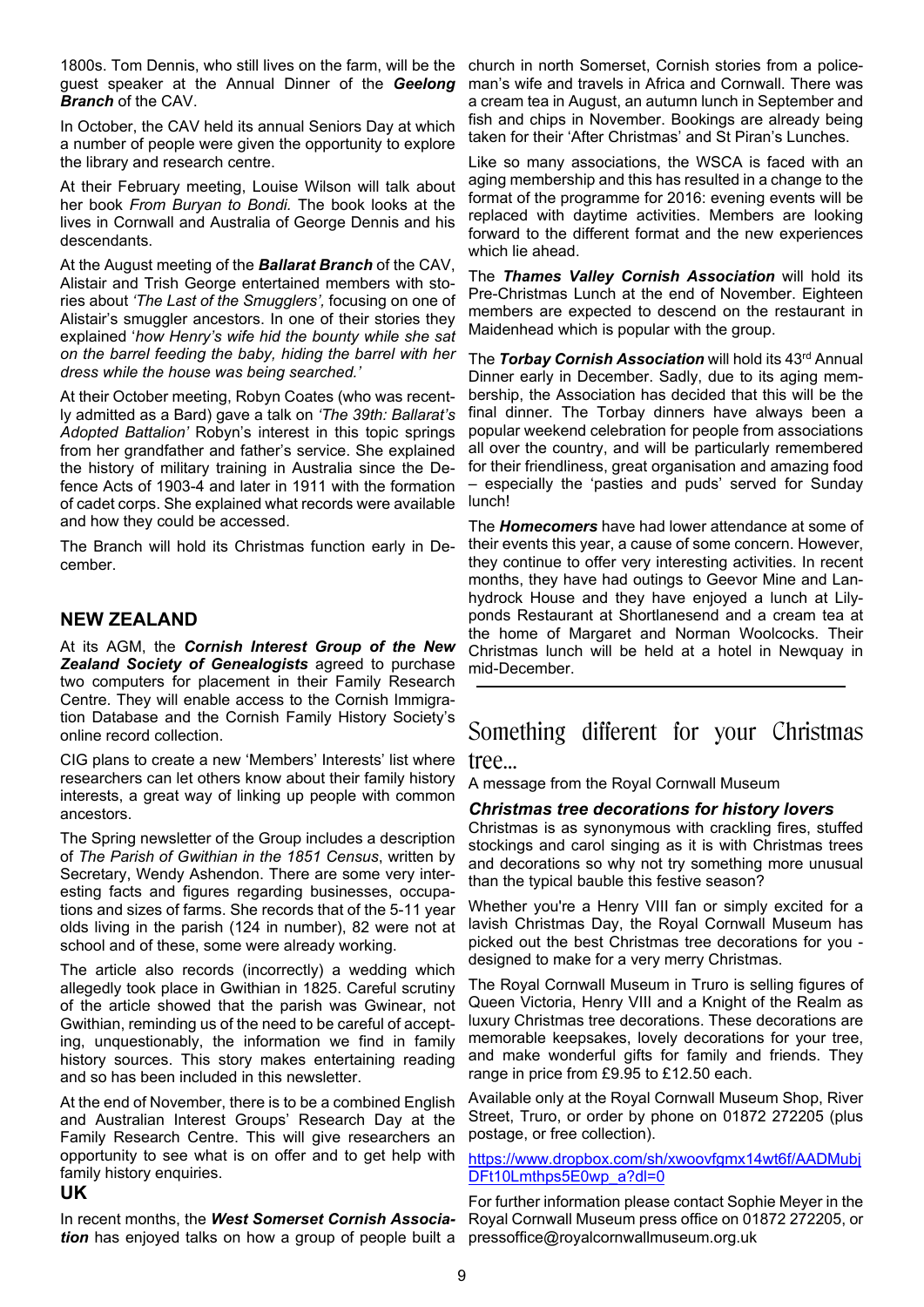# Rugby

### 'EXILES' LAUNCH BID TO GO ONE BETTER!

London Cornish RFC head coach Tom Sincock has been looking ahead to the new season in London Two South-West with club press officer Ben Gilby, as 'The Exiles' aim to go one better than their second place finish at the end of their last campaign.

One thing that Sincock is absolutely clear about is that in order to push for a place in London One, the club have to ensure that they have their key players available week in week out this time round. 'The difference between ourselves and league champions Tottonians essentially came down to two issues – one of which was the lack of player availability for key games. We have to be consistent with availability.' The former Redruth and Cornwall county player believes that it is particularly important that Cornish 'address consistency at 9 and 10 to move forward. Tottonians had a very settled 9/10 partnership, which we didn't have.'

With Cornish finishing as runners-up to the Hampshire side at the end of 2014/15 season, they faced a promotion play-off decider at London Two South-East's second placed side Medway. 'It was a great game to be involved in and one we all learned a lot from. I remember a lot of nervous energy both from the players and coaching staff. Losing that match has definitely made the lads hungry to go a step further this season. I believe I've learnt a lot from that match and how we'll prepare in the future for similar 'cup final' type games.'

One of the positives from last season was the emergence of a group of new players into the first team squad, with the likes of Josh Allison stepping up from the 2<sup>nd</sup> XV, and making a fantastic impact, and the arrival of Tom Baker and Jackson Szabo, the latter of whom moved from Trowbridge. 'Tom and Jackson were great last minute additions and I think we'll see more of their potential this season. Director of Rugby Dickon Moon heard on the grapevine that Jackson was heading to London, and after watching him play for Trowbridge at Guildford in the RFU Intermediate Cup the season before, he was straight onto him.' On top of this, Tom is excited about a new batch of players; 'We have had some great new arrivals who have really impressed in the pre-season games, and we expect them to place a lot of pressure on the current players. I expect there will be a few league debuts coming up.'

The positive air around the club has certainly continued with the pre-season build-up, as Tom revealed: 'The boys have worked really hard and have looked sharp in the friendlies.' He also sees a positive coming out of the delayed start to the league season in London Two this year, which links back to his demand for consistency in selection: 'It has given everyone an extra couple of weeks to spend with their families and friends…so there's no excuses not to be available for our league and cup games now!'

Sincock ended the interview by pointing out that the feelgood factor around London Cornish is not just due to our own form last season, but also down to wider Cornish sporting news - the County Championship win over Lancashire in Twickenham, plus the County Cup win for the Cornish Cricket side and positive news on the

development of a Stadium for Cornwall. If things look bright right now, fingers crossed they'll look positively dazzling come the end of April 2016!

### *By Ben Gilby*

*Press Officer: London Cornish RFC*



*Head Coach, Tom Sincock*

### **The British and Irish Cup: Pirates Match in Richmond**

Member Jonathan Henwood has notified us of the following match which members might be interested in:

*Date:* Saturday 23rd January 14:00

*Opponents:* London Welsh v Cornish Pirates.

*Time:* 2pm (Please check this closer to the time) *Venue:* Old Deer Park, Richmond.

## Are you planning to visit London?

Don't forget to contact the London Cornish Association and let us know when you are coming. If possible, we would love to meet you.

Contact us by email:

lca@londoncornish.co.uk

Or by mail to the address on the back page of this newsletter.

> *A warm welcome awaits you at the London Cornish Association*



Do we have your correct email address? Please make sure that you let us know if your address changes. Quite a few of the addresses we have are bouncing back and so we are trying to update the information we have.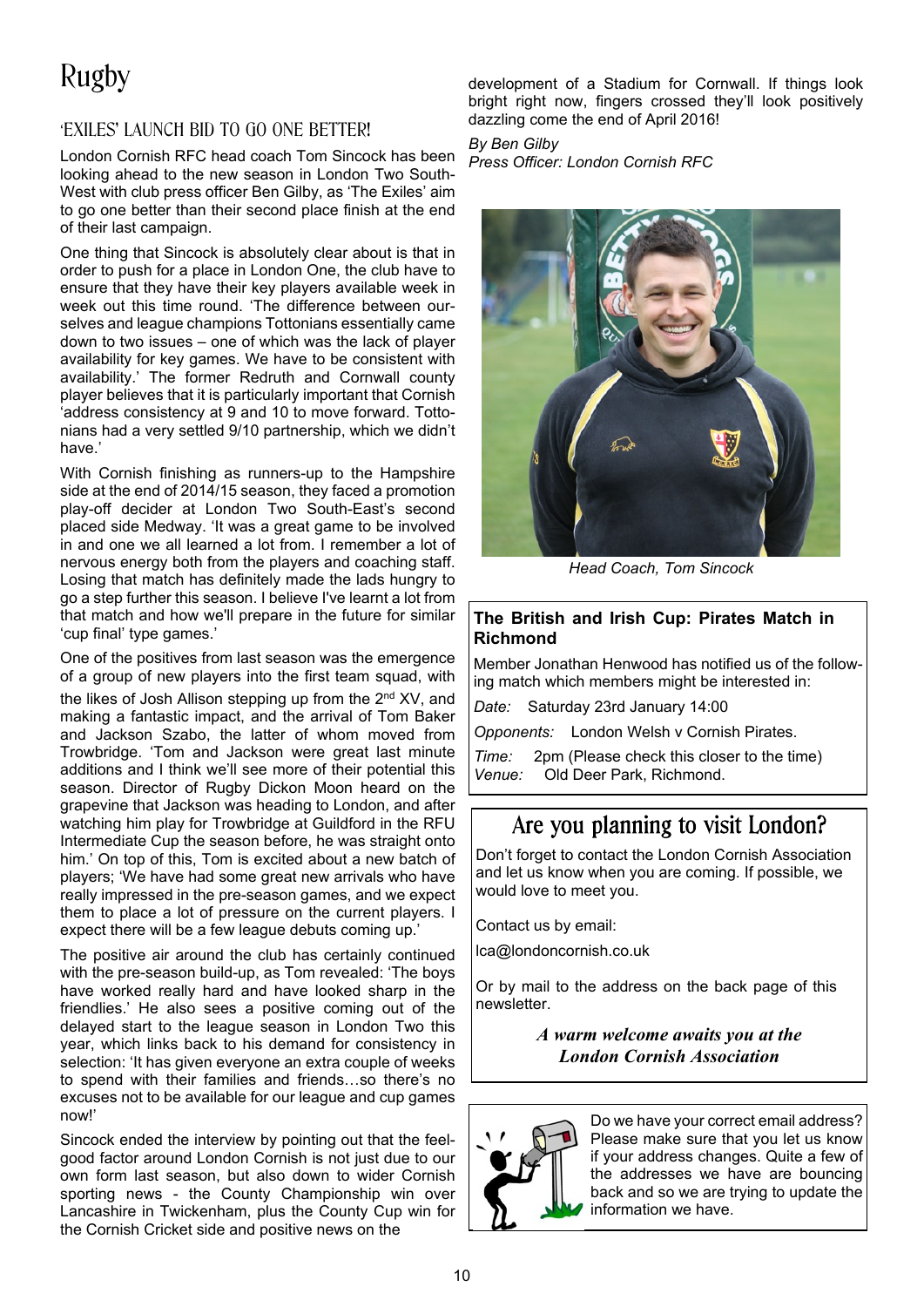## Mem Sec's Meanderings...

Another year gone and we are fast approaching Christ-  $\bullet$ mas. Once again I must thank all of you who have paid your subscriptions on time and, to those who have generously included a donation to the Association, I say a  $\bullet$ special thank you.

As usual there were a number of members who had forgotten to pay and were sent a final reminder in August. Sadly I have since had to remove three people who did not pay their subscriptions for this year even after I had sent them a reminder. Over the years one of these people had joined three times and then after each year didn't pay their subscription and didn't respond to reminders and they have never given any reason why! Could I please ask that if, for any reason, you do not wish to remain a member you let me know and, if possible, why you do not want to continue your membership of The London Cornish Association. If you have any questions please don't hesitate to contact me. My address and telephone number are at the end of these 'Meanderings'. I don't like having to write members off for non payment particularly when I do not know their reasons.

You can see that our membership has again decreased and I have to report that as of November, it stands at 215. As I always say, not all of them are living in and around London. In fact, 100 are living farther afield, most in Cornwall but some abroad.

Again I ask if you know anybody who is of Cornish decent or maybe has an interest in Cornwall. If so you may be able to direct them to the London Cornish Association and encourage them to join the LCA. Hopefully they will then choose to become a member. This would be greatly appreciated.

I have mentioned before that when you are abroad you may see some Cornish town, village or place names. We know 'Cornwall' and its heritage has spread around the World, more than that of any other county. This is particularly so in places where mining was involved. As you saw in the last 'Newsletter' this brought a response from New Zealand regarding people's names, which was very interesting. I am, however, particularly interested in place names. There are so many that appear throughout the World. Wherever you go you will nearly always find a town or village with a Cornish name.

Last year I asked if you had seen the 'Last Night of the Proms' from The Royal Albert Hall by either actually being there or simply watching it on the television? I watched it again this year on the TV and was very pleased and proud to see, yet again, a Cornish flag waving enthusiastically amongst the other various flags that were being waved in the audiences. This year the Cornish flag looked much larger than last year and was obviously being waved very proudly - even more keenly than last year. Does anyone know who was actually waving the flag this year?

As always I am constantly looking out for more snippets about Cornwall from the newspapers and various books. As before, I have said that I am trying not to look too deeply into the past and have again found various Cornish-related items in recent newspapers. One was the following article that I read in a national daily newspaper:

- · '*Less than 0.1 per cent of the population in Cornwall claim to speak Cornish as their first language.*
- · *Nevertheless the County Council is set to order its staff to learn key phrases and greetings just in case a native-speaker calls in.*
- Such political correctness doesn't come cheap *and will be costing taxpayers about £150,000.*
- · *The move was announced as part of a drive to widen the reach of Cornish and comply with EU rules on minority languages.*
- · *From April next year the Council proposes to deliver basic training in key phrases and greetings for reception staff, while call centre staff will be encouraged to use basic Cornish greetings.*'

I wonder if this will actually take place. One can always hope.

When one of our sons visited Cornwall in October he brought me a copy of *'The West Briton'* from which I was able to find some news that I thought was of interest. Firstly one headline was *'Rumours circulating that mine could be reopened'*. A landmark deal to reopen Europe's last working tin mine could be agreed within the next few months. A number of companies are said to have shown an interest in reopening South Crofty Tin Mine in Pool which ceased operation in 1998. It will be interesting if an agreement is reached and Cornwall's last tin mine is reopened. We shall have to wait and see.

Another article *'Festival is in finest taste'* said that tens of thousands of foodies flocked to Truro for the 12th Great Cornish Food Festival, resulting in many smiles and plenty of well fed people. The organisers said that this year's event, held on Lemon Quay in Truro, was the best yet with up to 40,000 people expected to attend over the three days. It is the largest festival to be dedicated to Cornish cuisine and involved more than 100 food experts, chefs and producers who were able to show off their skills, while the festival marquee had dozens of stalls offering and selling many samples of cheese, cream, bread, ice cream, ales and ciders. Oh dear I missed it!

Another item in the newspaper said that the Helston based international disaster relief charity ShelterBox was to benefit from funds raised at the world premier of the latest James Bond film. They were one of three organisations nominated to benefit from this year's Royal Film Performance.

That is nearly all for now. I hope you have found these 'Meanderings' to be of interest and I hope that that they have brought back memories and given you further 'food for thought'. I also hope you enjoyed our good summer and that you had a good holiday this year. Now, we need to get prepared for a winter which the weathermen tell us will be cold – with a forecast of possible snow at Christmas! We shall see! If you want it or you don't there is nothing we can do!

As I end, I wish you a very good Christmas and a Happy New Year.

#### *Kernow bys vyken*

*Graham Pearce, - 'Pengwyth', 17 Trellyn Close, Barming, MAIDSTONE, Kent, ME16 9EF Tel: (01622) 727167*